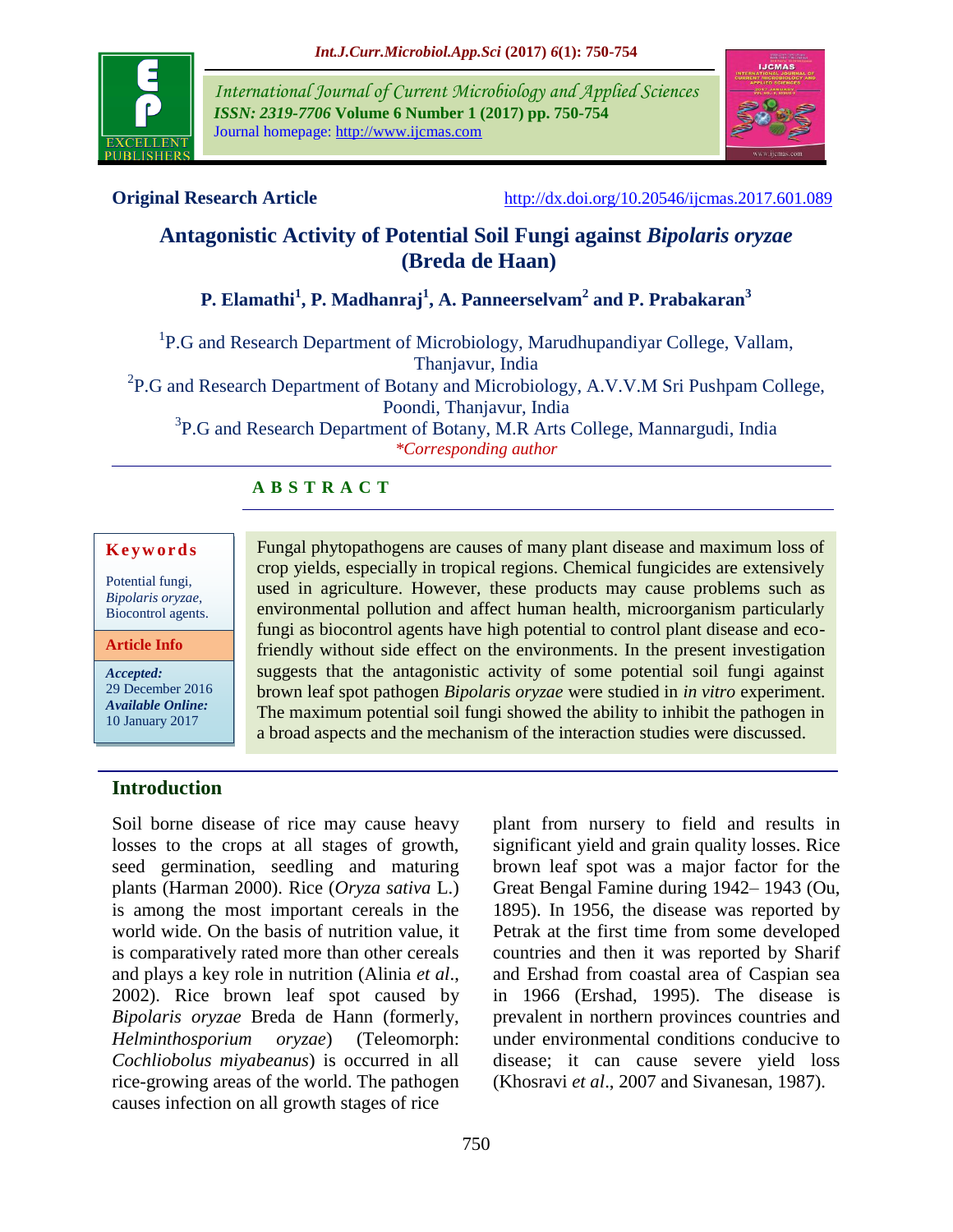Biocontrol of plant pathogen involves the use of biological processes to reduce the inoculum density of pathogen and to maintain these soil population below the disease threshold level. This reduces crop losses while interfering minimally with the ecosystem and damaging the environment. The pathogen in the absence of their hosts survive either as dormant propagules or actively as saprophytes on dead organic substrates of the host in the soil. Antagonist interactions have been recognized as the mechanisms of biological control (Khara and Hardwan, 1990, Tu 1992; Norik and Sen, 1992). Antagonism involves antibiosis, competition and exploitation process. In the present investigation suggests that the *B.oryzae* was studied in inter fungal interaction on the growth of the pathogen has been studied and discussed.

#### **Materials and Methods**

#### **Studies on the interaction between**  *Bipolaris oryzae* **and soil fungi**

The test pathogen and the soil mycoflora were studied with dual culture plate technique under *invitro* condition. The test pathogen *Bipolaris oryzae* and the soil fungi viz, *Aspergillus awamori, A.flavus, a.niger, A.oryzae, A.sulphures, A.sydowi, Penicillium* sp, *P.citrinum, P.chrysogenum, T.harzianum* and *Trichoderma viride* were grown separately on PDA medium.

The agar blocks cut from actively growing margin of individual species of soil fungi and test organism were inoculated juxtaposed to each other approximately 3 cm apart on potato dextrose agar medium in petriplate. Three replicates for each set were maintained. Controls were set in single and dual inoculated cultures at the fungus. The position of the colony margin on the back of the disc was recorded daily.

Assessments were made when the fungi had achieved an equilibrium after which there was no further alteration in the growth. Since both of the organisms were naturally inhibited. The assessment was made for both organisms. The percentage inhibition of growth was calculated as follows.

Percentage of inhibition of growth = 
$$
\frac{r-r^1}{r} \times 100
$$

 $r =$  growth of the fungus from the centre of the colony towards the centre of the plate in the absence of antagonistic fungus.  $r^1$  = growth of the fungus from the centre of the colony towards the antagonistic fungus. The colony interaction between test pathogen and soil fungi was proposed methods (Porter 2000, Skidmore and Dickinson 1976).

### **Results and Discussion**

The prevalence of pathogenic fungi which are resistant to the nerves or modern antibiotics that have been produced in the last three decades. Fungi are responsible for the vast majority of plant disease. Biocontrol by microorganisms is a promising approach to control parasitic fungi. Microorganism such as fungi, virus and bacteria are recognized as biocontrol agents.

The test pathogen *Bipolaris oryzae* and soil fungi viz., *Aspergillus awamori, A.flavus, A.niger, A.oryzae, A.sulphures, A.sydowi, Penicillium* sp, *P.citrinum, P.chrysogenum, T.harzianum* and *Trichoderma viride* were maintained on potato dextrose agar medium.

*Trichoderma* sp. possesses innate resistance to most agricultural chemicals, including fungicides, although individual strains differ in their resistance. Sometimes have been selected (or) modified to be resistant to specific agricultural chemicals.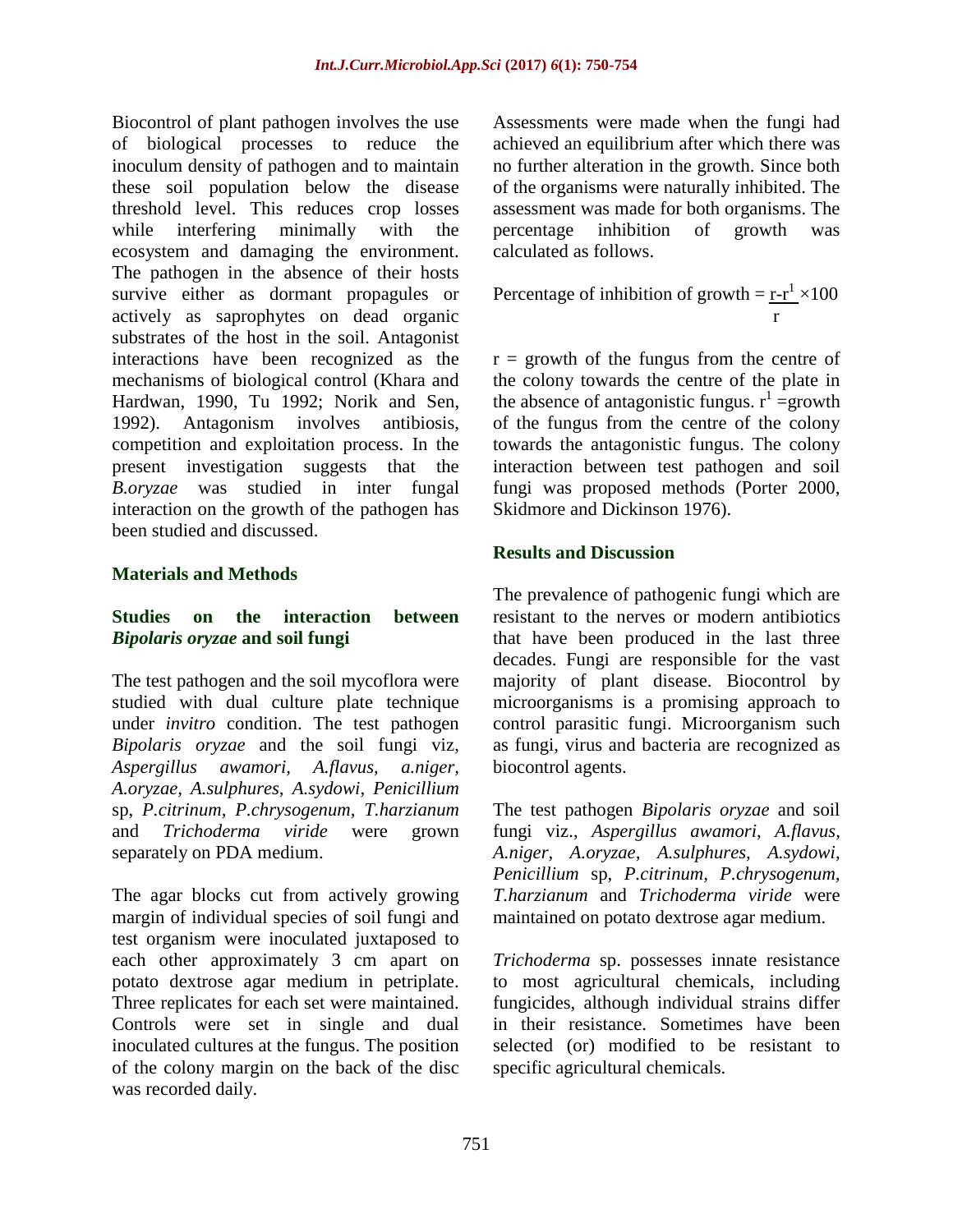| S.No.            | Growth response of       | Antagonistic fungi tested (Growth rate in mm) |      |      |                                |      |      |                    |         |      |         |           |
|------------------|--------------------------|-----------------------------------------------|------|------|--------------------------------|------|------|--------------------|---------|------|---------|-----------|
|                  | the antagonistic and     | $A\mathfrak{a}$                               | A f  | An   | $\boldsymbol{A}\boldsymbol{o}$ | As   | Asy  | $\boldsymbol{P}$ s | $P_{c}$ | Pch  | $T_{V}$ | <b>Th</b> |
|                  | test fungus              |                                               |      |      |                                |      |      |                    |         |      |         |           |
| 1.               | Colony growth of         | 19.0                                          | 20.0 | 50.0 | 17.0                           | 30.0 | 20.0 | 18.0               | 30.0    | 17.0 | 55.0    | 18.0      |
|                  | pathogen towards         |                                               |      |      |                                |      |      |                    |         |      |         |           |
|                  | antagonist $(r_1)$       |                                               |      |      |                                |      |      |                    |         |      |         |           |
| 2.               | Colony growth of         | 21.0                                          | 24.5 | 55.0 | 18.5                           | 37.0 | 24.0 | 22.0               | 35.0    | 21.0 | 59.0    | 20.0      |
|                  | pathogen away from       |                                               |      |      |                                |      |      |                    |         |      |         |           |
|                  | the antagonist           |                                               |      |      |                                |      |      |                    |         |      |         |           |
| 3.               | % growth inhibition of   | 67.0                                          | 71.0 | 65.0 | 70.0                           | 65.0 | 62.0 | 67.0               | 69.0    | 71.0 | 79.0    | 76.0      |
|                  | pathogen in the zone of  |                                               |      |      |                                |      |      |                    |         |      |         |           |
|                  | interaction              |                                               |      |      |                                |      |      |                    |         |      |         |           |
| $\overline{4}$ . | Colony growth of         | 70.0                                          | 69.0 | 73.1 | 73.8                           | 53.8 | 56.9 | 72.3               | 53.8    | 73.8 | 72.4    | 65.0      |
|                  | antagonist in control    |                                               |      |      |                                |      |      |                    |         |      |         |           |
|                  | (ie) growth of the plate |                                               |      |      |                                |      |      |                    |         |      |         |           |
|                  | in absence of the        |                                               |      |      |                                |      |      |                    |         |      |         |           |
|                  | pathogen. (r)            |                                               |      |      |                                |      |      |                    |         |      |         |           |
| 5.               | Colony growth of         | 67.0                                          | 63.0 | 27.0 | 69.0                           | 51.0 | 50.0 | 65.0               | 52.0    | 61.0 | 48.6    | 65.0      |
|                  | antagonist towards the   |                                               |      |      |                                |      |      |                    |         |      |         |           |
|                  | pathogen $(r_1)$         |                                               |      |      |                                |      |      |                    |         |      |         |           |
| 6.               | Colony growth of         | 58.0                                          | 58.0 | 19.0 | 56.0                           | 45.0 | 41.0 | 51.0               | 43.0    | 49.0 | 18.3    | 45.0      |
|                  | antagonist away from     |                                               |      |      |                                |      |      |                    |         |      |         |           |
|                  | the pathogen             |                                               |      |      |                                |      |      |                    |         |      |         |           |
| 7.               | % of grow the            | 8.0                                           | 8.0  | 55.4 | 11.2                           | 21.5 | 11.2 | 10.9               | 24.6    | 14.0 | 16.3    | 23.6      |
|                  | inhibition in the zone   |                                               |      |      |                                |      |      |                    |         |      |         |           |
|                  | interaction.             |                                               |      |      |                                |      |      |                    |         |      |         |           |

## **Table.1** Colony interaction between *Bipolaris oryzae* and selected soil fungi in Dual culture experiments

*Aa-Aspergillus awamori, Af-A.flavus, An- A.niger, Ao- A.oryzae, As-A.sulphures, Asy-A.sydowi, Ps-Penicillium* **sp, Pc-***P.citrinum, Pch-P.chrysogenum, Tv-Trichoderma viride, Th- T.harzianum*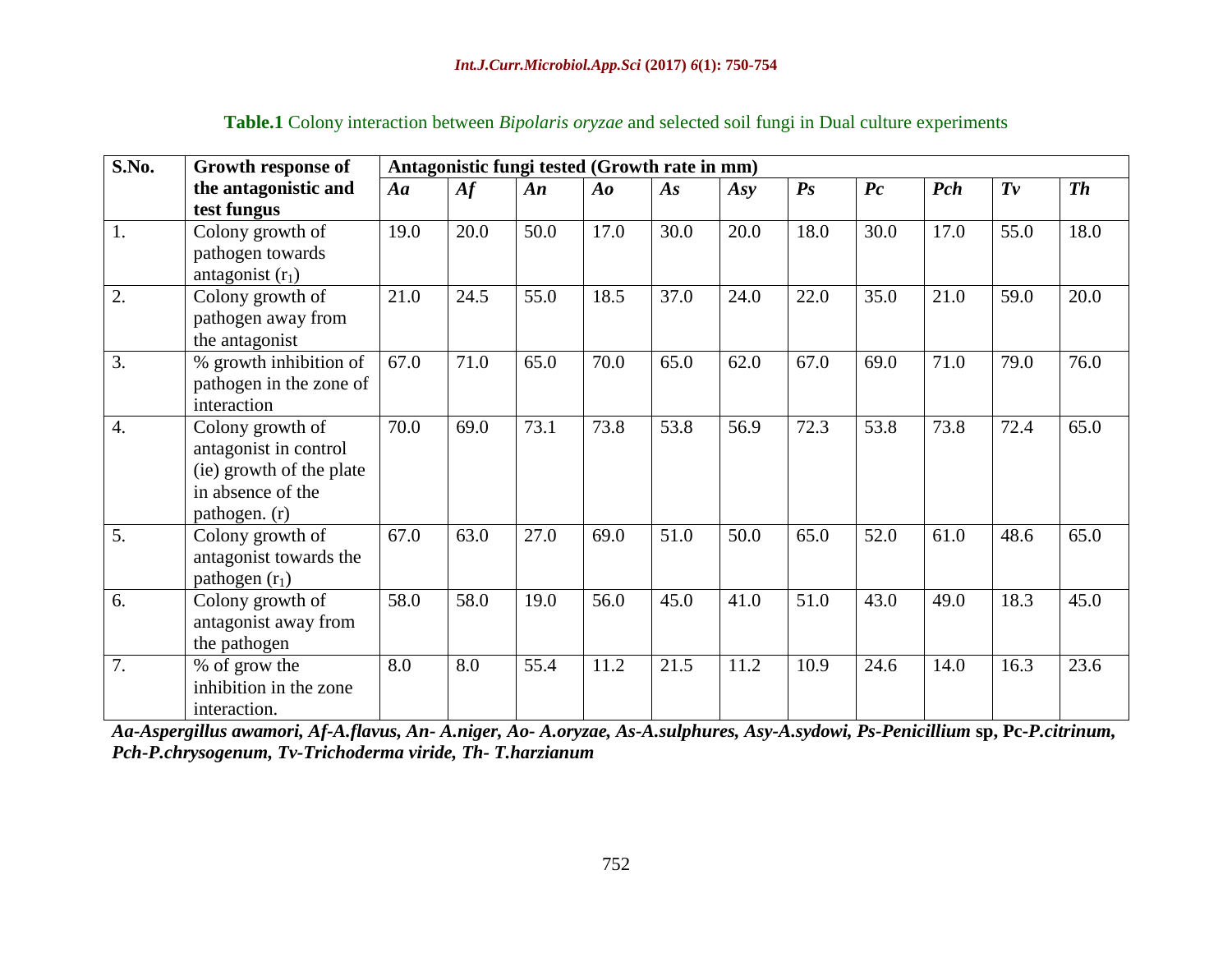

**Fig.1** Percentage growth inhibition of pathogen in the zone interaction

*Aa-Aspergillus awamori, Af-A.flavus, An- A.niger, Ao- A.oryzae, As-A.sulphures, Asy-A.sydowi, Ps-Penicillium* sp, Pc-*P.citrinum, Pch-P.chrysogenum, Tv-Trichoderma viride, Th- T.harzianum*

Most manufactures of Trichoderma strains for biological control have extensive lists of susceptibilities or resistance to a range of pesticides (Pal and Gardenar, 2006). *Trichoderma* sp. and *Gliocladium virens* which was recently named as *Trichoderma virens* are well known antagonistic fungi useful in controlling soil borne diseases. They have been used against disease caused by *B.oryzae*. (Howell and Stipanovic *et al*., 1983). Mutants of *Trichoderma virens* that do not produce gliotoxin are reduced in their ability to control Pythium damping off. Amongst these fungi *Trichoderma* sp are the most widely used for example *Trichoderma harzianum, T. hamatum, T. koeningii* and *T. viride* are known to control damping off caused by *Rhizoctonia* and *Pythium* species in the field (Papavizas, 1985).

In the present investigation suggests that the microfungal interaction studies were promoted and eco-friendly conservation of soil environment. According to the pathological aspects, the pathogen *Bipolaris oryzae* was maximum suppressive activity with *T.harzianum* and *Trichoderma viride* by *in vitro* dual culture experiments. The growth of the inhibition of pathogen in the zone of interaction was 67.0, 71.0, 65.0, 70.0, 65.0, 62.0, 67.0, 69.0, 69.0, 71.0, 79.0 and 76.0 mm with *Aspergillus, awamori, A.flavus, A.niger, A.oryzae, A.sulphureus, A.sydowi, A.terreus, Penicillium* sp, *P.citrinum, P.chrysogenum, Trichoderma viride* and *T.harzianum* recorded respectively (Table 1 and Fig. 1). It is clear from the previous results that competition plays an important role in the *T. harzianum* and *B. oryzae* interaction (Abdel-Fataah *et al*., 2007; Franca *et al*., 2015 and Harish *et al*., 2007). Trichoderma isolates inhibited the growth of the target organisms through its ability to grow much faster than the pathogenic fungi thus competing efficiently for space and nutrients. Khalili *et al*., (2012) reported that the *invitro* antagonism tests revealed that the native isolates of *Trichoderma* sp. significantly inhibited the mycelial growth of *B. oryzae* in several ways. The most effective isolates were belonged to *T. harzianum*.

In the current study the *Trichoderma viride* (79.0 mm) was maximum inhibition of the pathogen *Bipolaris oryzae* and followed by *T.harzianum* (76.0 mm) and minimum